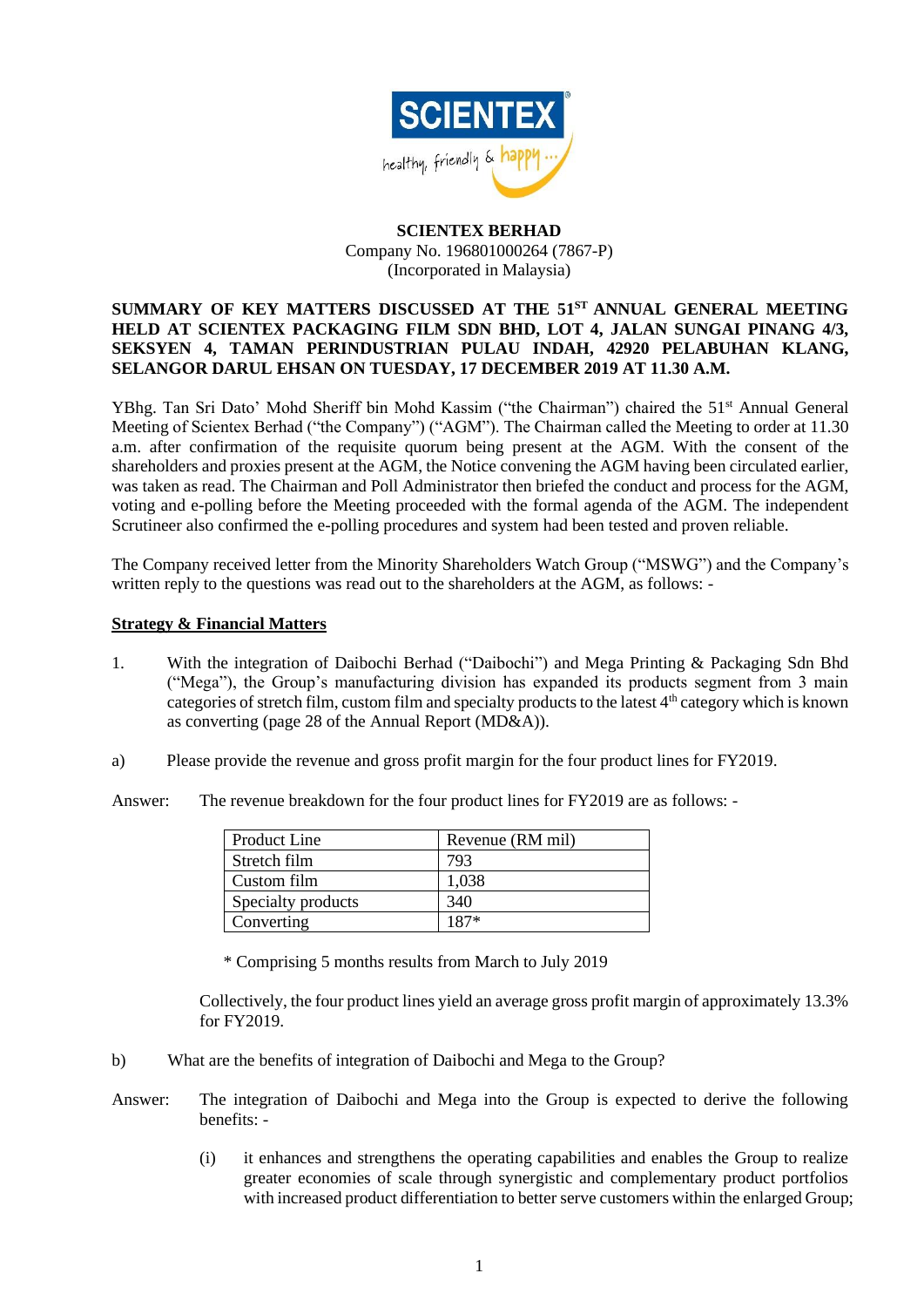- (ii) the Group is able to leverage on the respective strengths, brand names and track record built up over the years to capitalise on shifting consumer needs and an evolving customer landscape by collaborating with brand owners to provide responsible and sustainable packaging solutions to address growing environmental concerns; and
- (iii) it brings together complementary organisations producing high quality custom films for the global flexible plastic packaging ("FPP") market whilst creating a strong packaging entity from Malaysia to compete globally besides being a catalyst for the future growth and development of the Malaysian plastic converting industry.
- c) What are Daibochi's percentage contribution towards topline and bottomline of the Group?
- Answer: For FY2019, Daibochi contributed revenue of RM187.236 million, which represent 5.76% of the Group's total revenue. It also contributed RM6.828 million in terms of net profit, representing 2.04% of the Group's total net profit for the same period.
- 2. In relation to manufacturing plant
- a) Please provide details of the list of manufacturing plant capacity and utilization rate under the Scientex's Group.
- Answer: Collectively, the manufacturing division has an existing utilization rate of approximately 65% based on its capacity of approximately 460,000 metric tonnes in respect of its 19 manufacturing facilities spread over Malaysia and overseas.
- b) What are the strategies adopted currently to control the Group's plant production cost?
- Answer: 1) Adoption of a world class ERP system which enables the Group to have excellent resource planning in terms of inventory management, production and delivery with a lean and costeffective operating model.
	- 2) Exploring new technologies to further enhance current recycling efforts to deal with printed waste products which is currently treated as waste as it is not recycleable and has a cost impact on production.
	- 3) Gradual adoption of process automation to improve long term productivity and reduce wastage which will yield better results via reduction of production down time, reduction of waste and reduction of manufacturing defects which are factors bearing cost impact on the Group's performance.
- 3. As stated on Page 157 (Segmental Information) of the Annual Report, the Group's property development contributed RM286.544 million or 62.05% of the consolidated profit.
- a) Will property development segments become the major contributor towards the bottom-line of the group in the future?
- Answer: The Group has 2 core divisions namely manufacturing and property development. It is the intention of the Group that both divisions shall play an equal role in contributing to the bottomline of the Group as part of its overall risk management strategy to ensure sustainable growth without over-reliance on a specific sector or industry which may be subject to cyclical performance. Accordingly, both divisions are expected to continue to play an equally important role in the Group's performance for the foreseeable future.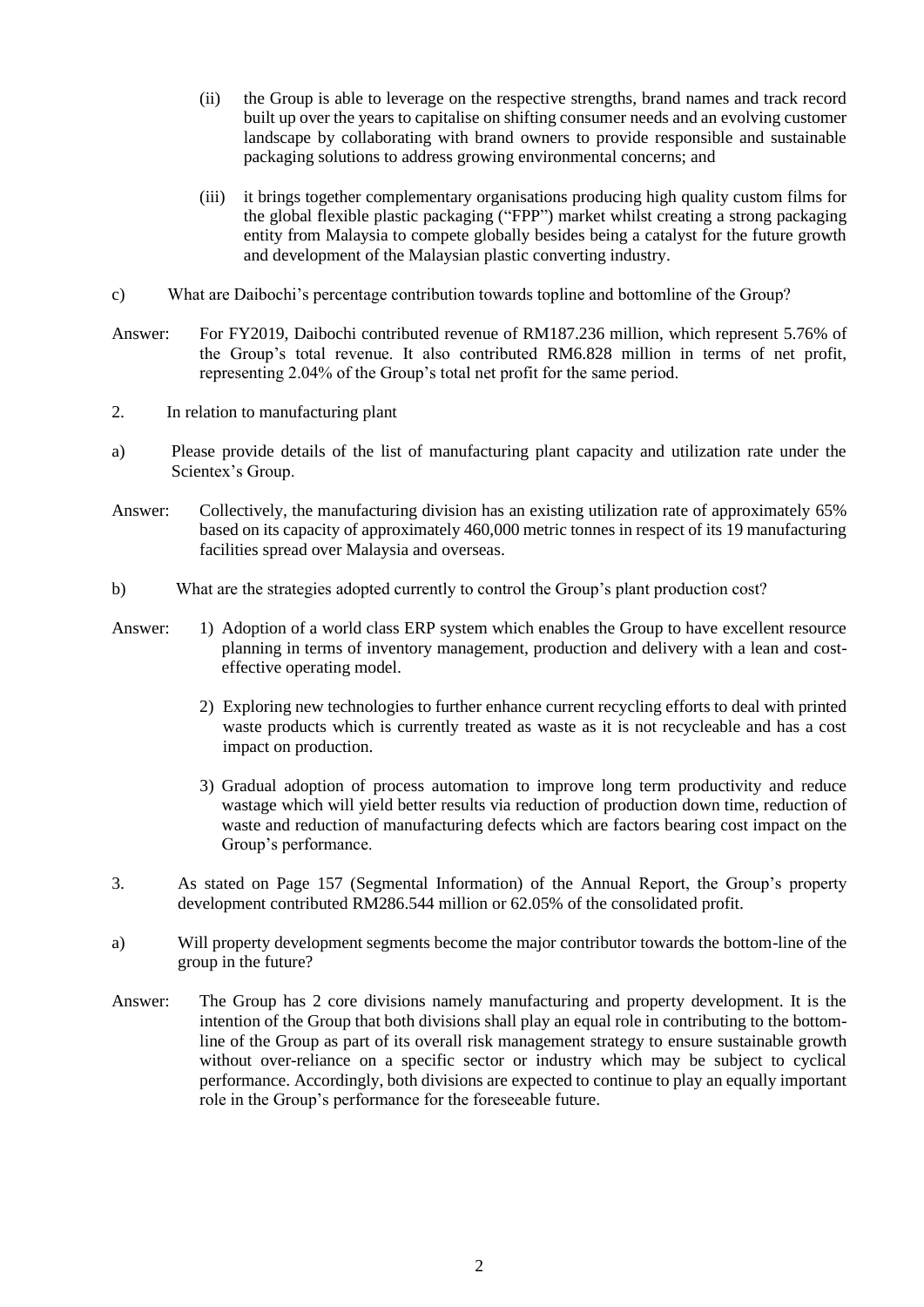- b) What are the strategies going forward on property segment?
- Answer: The property development division will continue to look out for reasonably priced landbanks at strategic locations throughout Peninsular Malaysia which will enable the Group to plan and develop sustainable self-contained townships with specific focus on the affordable housing segment as its core product offering. The Group will focus on deriving operational efficiencies through better township planning and utilization of land, adoption of cost effective industrialised building systems with on-time delivery of products to buyers and centralized planning and purchasing as part of its on-going and continuous efforts to manage costs overall.
- c) As the group is focusing on affordable home segments, are there any plans to diversify into luxury or high-end segments of property?
- Answer: The Group foresees that the affordable housing segment to be the main revenue generator in the near and mid-term as demand for affordable housing remains resilient. The Group may consider to diversify into the higher end property segment when there is a growing market demand for such products.
- 4. The Group has recorded a substantial increase in Other expenses from zero in FY2018 to RM21.213 million in FY2019, an increase of 21.213 million or 100.0% (page 88, Statements of Profit and Loss and Other Comprehensive Income of the Annual Report).
- a) Please provide the details of Other Expenses for FY2019
- Answer: Details can be found at Page 121 Note 8 whereby the expenses comprises realized and unrealized losses on foreign exchange.
- b) What was the reason for the increase in Other Expenses?
- Answer: The increase is attributed to both realized and unrealized losses on foreign exchange due to the weakening of Ringgit Malaysia. This is in contrast to the previous financial year where the gain on foreign exchange was recorded in Other Income.
- 5. Please provide the Gross Development Value ("GDV") of existing and new property launches in FY2020.
- Answer: For FY2020, existing GDV launched is approximately RM100 million and upcoming new launches is estimated at RM1 billion.
- 6. Please provide the expected GDV of the recently acquired freehold land in the following states as disclosed on page 134 of the Annual Report: -
- a) 17.60 acres in Mukim Hulu Kinta, Perak for a cash purchase consideration of RM25,600,000.
- Answer: The GDV is approximately RM100 million.
- b) 2 pieces of land measuring approximately 208.90 acres and a piece of land measuring approximately 4.74 acres in Mukim Durian Tunggal, Melaka for cash purchase consideration of RM71,116,000 and RM2,355,000 respectively.
- Answer: The GDV is approximately RM600 million.
- 7. In line with the Group's aggressive expansion strategies, Group trade receivables has increased tremendously (page 142 of Annual Report). Group's trade receivable has increased 55.13% to RM598.079 million in FY2019 from RM385.544 million in FY2017.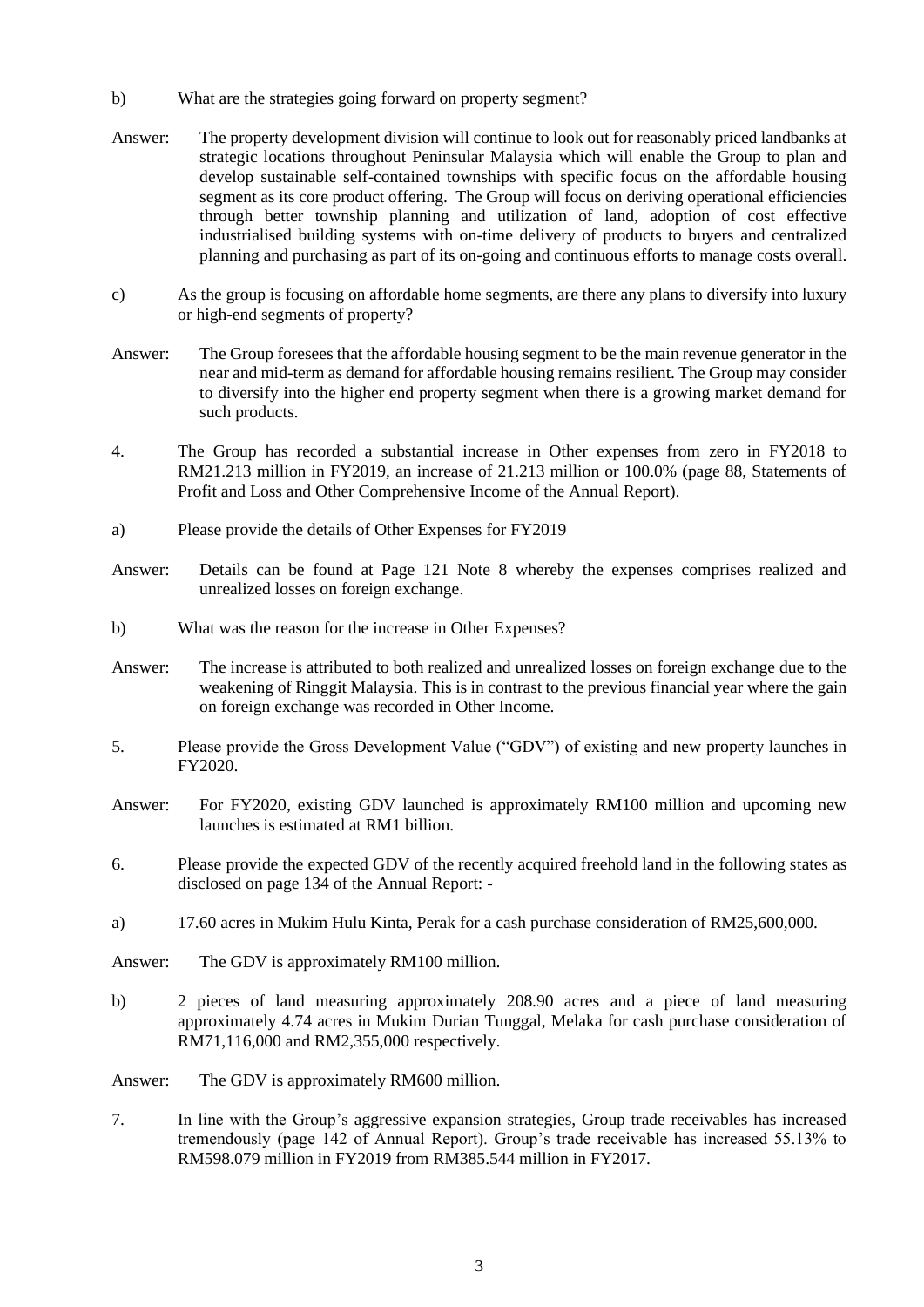- a) What are reasons for the increase in trade receivables?
- Answer: The increase in trade receivables is in tandem with the overall increase in revenue which was contributed by the organic growth of the Group as well as the inorganic growth arising from the new acquisitions. Notwithstanding the aforesaid, and based on annualized Q4FY2017 and Q4FY2019 trade debtors turnover days, the turnover days remain consistent at below 60 days.
- b) What are the strategies adopted currently to reduce the risk of impairment?
- Answer: The credit control department continuously monitors the creditworthiness of debtors on a regular and periodic basis, thus enabling credit control to take appropriate and timely action when there are signs of deterioration in asset quality. As for the property development division, the pre-qualification of potential buyers by the financial institutions has substantially reduced the risk of default by the buyers in its development projects.

## **Corporate Governance Matter**

- 1) The board does not have 30% gender composition of women directors. Kindly look into this to be in line with Practice 4.5 of the Malaysian Code of Corporate Governance 2017 that stipulates that Large Companies are required to have 30% women directors.
- Answer: The Group targets to comply with the recommendation of Practice 4.5 of the Malaysian Code of Corporate Governance 2017 within 3 years as disclosed in its CG Report 2019. The Nomination and Remuneration Committees will, when sourcing for suitable candidates for any Board positions, give due consideration to the diversity issue of gender, ethnicity and age to ensue that it is in line with existing best practices.

On behalf of the Board, the Chairman thanked MSWG for its attendance and for raising the questions in the interest of all parties.

After the MSWG letter was addressed, shareholders raised questions on some key matters, in which the Chairman and Managing Director of the Company provided the following explanations and answers: -

- 1. The Phoenix, Arizona plant was established to complement the existing stretch film production in Pulau Indah plant and to capture the US market. The business model of Phoenix, Arizona plant was replicated from the Pulau Indah plant which production was backed by a SAP system. Once the Company has built up the momentum, it should be able to compete in the US market. The overall utilisation rate of the Group was about 65% and was looking forward to further increase the utilization capacity of its Phoenix, Arizona plant. The Group was expecting the commissioning of  $3<sup>rd</sup>$  extrusion line in the Phoenix, Arizona plant in FY2020.
- 2. The Group currently has 19 manufacturing facilities and was venturing into the converting business to capture the market of more value added products. The profit margin of the manufacturing division was not materially affected by the fluctuation of resin prices as selling prices were closely linked to the resin prices.
- 3. Contrary to the Group's practice in keeping minimal inventories, its newly acquired subsidiary was required to keep inventories of up to 40 days to meet the supply requirements of its multinational customers which fetches higher profit margins.
- 4. The Group reiterated that plastic usage will be an issue unless there was a proper plastic management system in place. The Group's films were mainly recyclable but recycling became more difficult when it involved more complex layers and laminations. The Group was working on developing more mono material laminated products which would be recyclable.